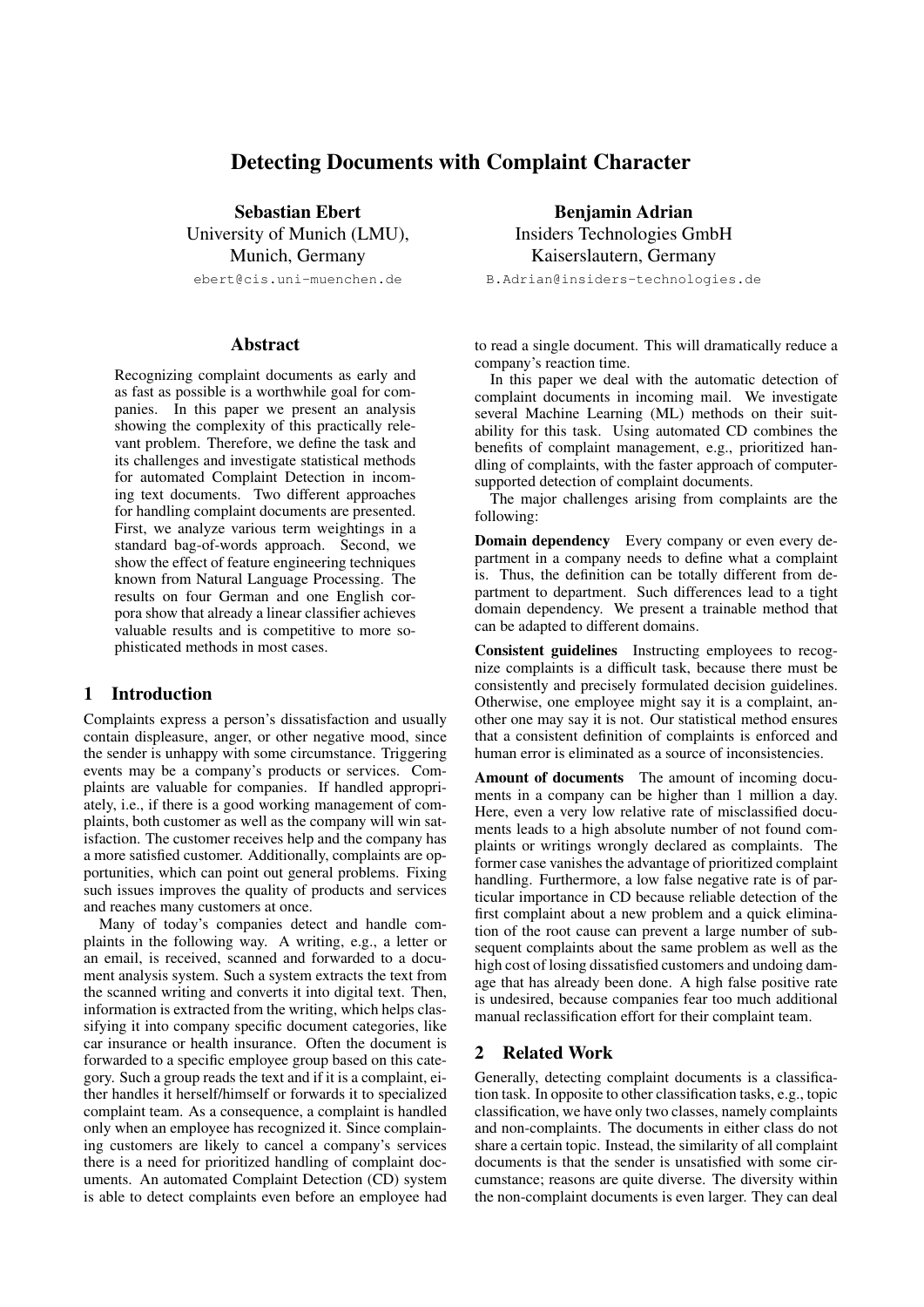with any topic, product, or service. Documents can be for example invoices, offers, or notification letters. The only thing these documents have in common is that the sender does not complain.

We belief that CD is similar to the task of Sentiment Analysis (SA). It is likely that complaint documents are written in a negative way. Much research in SA has been carried out in the movie domain. For example, Pang et al. [\[2002\]](#page-3-0) classified the polarity (negative or positive) of movie reviews using ML algorithms, namely Naïve Bayes, Maximum Entropy, and Support Vector Machine (SVM). The authors studied the effect of term weighting schemes (binary, term frequency), bigrams, and the position of terms in a review on the polarity classification performance. In our work we carry out a more thorough research on term weighting schemes and also evaluate the use of trigrams, which allow to find longer structures. Furthermore, we look at several additional feature selection and feature extraction methods, not performed by Pang et al. [\[2002\]](#page-3-0). Lastly, our experiments are carried out on four German corpora and a larger movie review corpus.

The subfield of subjectivity classification deals with the distinction between subjective and objective texts [\[Wiebe,](#page-3-1) [2000\]](#page-3-1). Intuitively, non-complaints are always objective, like invoices, orders, etc.. However, subjective texts that are non-complaints are common, e.g., praises or accident reports in insurance companies. Such texts contain many polar words and often subjective language, but are no complaints. Moreover, somebody can complain without using subjective or polar speech. Consider the example sentence: "Why do you require 2 months for responding to my letter?" There is no explicit sentiment, i.e., a sentiment detector would probably classify it as a *neutral* sentence. Nevertheless, the sender is unhappy with the fact that nobody took care of her/his letter.

# 3 Term Weightings

The task of classifying a single document as being either a complaint or a non-complaint is a typical example of Text Classification (TC). In TC a given text document is assigned to one or more predefined classes [\[Sebastiani,](#page-3-2) [2002\]](#page-3-2). In this work, we formalize CD as a binary TC task, where the possible categories are *complaint*  $c_c$  and *noncomplaint*  $c_n$ .

Documents are represented as bag-of-words:  $d =$  $\begin{bmatrix} w_1 & \cdots & w_{|\mathcal{V}|} \end{bmatrix}^T$ , where  $w_t$  is the weight of term t in this document and  $V$  is the vocabulary of all possible terms. A term weight is a numerical value that is assigned to a term. Salton and Buckley [\[1988\]](#page-3-3) introduced a notation for term weights for their SMART retrieval system. This notation leads to a general definition for term weights:  $w_{td} = f_t * f_c * f_n$ , where the term weight for term t in document d consists of three factors: a *term frequency component*  $f_t$ , a *collection frequency component*  $f_c$ , and a *normalization component*  $f_n$ <sup>[1](#page-1-1)</sup>. Table 1 lists the used components with their SMART notation and their computation.

For example, *txx* means that the number of occurrences

|         | notation                                | computation                                                                                        |  |  |  |  |  |  |  |
|---------|-----------------------------------------|----------------------------------------------------------------------------------------------------|--|--|--|--|--|--|--|
| $t_{t}$ | b (binary)                              | $b_{td} = \begin{cases} 1 & \text{if } t \text{ occurs in } d \\ 0 & \text{otherwise} \end{cases}$ |  |  |  |  |  |  |  |
|         | $t$ (term freq.)                        | $tf_{td} = \#(t,d)$                                                                                |  |  |  |  |  |  |  |
|         | $1$ (log)                               | $l_{td} = \log(1 + tf_{td})$                                                                       |  |  |  |  |  |  |  |
| $t_c$   | $x \text{ (none)}$                      | 1.0                                                                                                |  |  |  |  |  |  |  |
|         | f (inv. doc. freq.) <sup>2</sup>        | $\textit{idf}_t = \log \frac{N}{1+d_t}$                                                            |  |  |  |  |  |  |  |
|         | $\Delta f'$ (smooth. $\Delta idf$ )     | $\Delta i df_t = \log \frac{N_c * df_{tn} + 0.5}{df_{t+s} N_s + 0.5}$                              |  |  |  |  |  |  |  |
|         | $t_n \perp^{\mathbf{x} \text{ (none)}}$ | 1.0                                                                                                |  |  |  |  |  |  |  |
|         | c (cosine)                              |                                                                                                    |  |  |  |  |  |  |  |

<span id="page-1-1"></span>Table 1: SMART notation of weighting schemes

of term t in document d, i.e.,  $\#(t, d)$  [\[Sebastiani, 2002\]](#page-3-2) is taken solely as term weight. A very common term weighting in Information Retrieval (IR) is *tf-idf*, i.e., tfx, that accounts for the distribution of a given term  $t$  over the entire document corpus.  $df_t$  is the document frequency and counts in how many document the term occurs [\[Sebastiani,](#page-3-2) [2002\]](#page-3-2). In order to account for the document length, the term weight can be normalized by cosine normalization as presented in [\[Salton and Buckley, 1988\]](#page-3-3). A promising new term weighting for SA called *delta idf* (∆*idf*) was introduced by Martineau and Finin [\[2009\]](#page-3-4), which instead of calculating the idf based on all documents, considers the idf values for the both classes separately and uses their difference:  $\Delta i df_t = i df_{tc} - i df_{tn} = \log \frac{N_c * df_{tn}}{df_{tc} * N_n}$ , where  $N_c$  and  $N_n$  represent the number of documents in the complaint and non-complaint class, respectively.  $df_{tc}$  and  $df_{tn}$  denote the document frequency of term  $t$  in the corresponding class. Paltoglou and Thelwall [\[2010\]](#page-3-5) integrated ∆idf into the SMART notation and created the so-called *smoothed* ∆*idf* (∆f' in Table [1\)](#page-1-1), which handles terms that occur in only one of the two classes.

We evaluate all combinations of  $f_t$ ,  $f_c$ , and  $f_n$ , which results in a total of 18 possible weighting schemes for a single corpus.

# 4 Feature Engineering

A document corpus represented as bag-of-words can contain millions of terms. Many classifiers cannot handle this amount of features, because they do not scale well [\[Sebas](#page-3-2)[tiani, 2002\]](#page-3-2). Furthermore, many algorithms are prone to overfitting if there are many features. Finally, the more features there are, the longer the training (and for some algorithms also the classification) takes. Therefore, a common approach in many Natural Language Processing (NLP) tasks is to reduce the number of features. We investigate the influence of three approaches, stemming, stop-word removal and Principal Component Analysis (PCA).

To perform stemming we use Snowball, a language created for writing stemming algorithms [\[Porter, 2001\]](#page-3-6). The English experiments are performed with the Snowball implementation of the Porter algorithm [\[Porter, 1980\]](#page-3-7). The German experiments are carried out with Snowball's German stemming algorithm.

In order to see the influence of stop-word removal, we use the German and English stop-word lists provided by

<span id="page-1-0"></span><sup>&</sup>lt;sup>1</sup>The SMART notation actually consists of two triples:  $ddd.qqq$ , where  $ddd$  is the document representation and  $qqq$  is the query representation. We have no explicit queries and thus neglect the second triple.

<span id="page-1-2"></span><sup>&</sup>lt;sup>2</sup>We want to consider new words from the test set and therefore use this version of idf instead of the common form  $\log \frac{N}{dt}$  in order to avoid division by zero.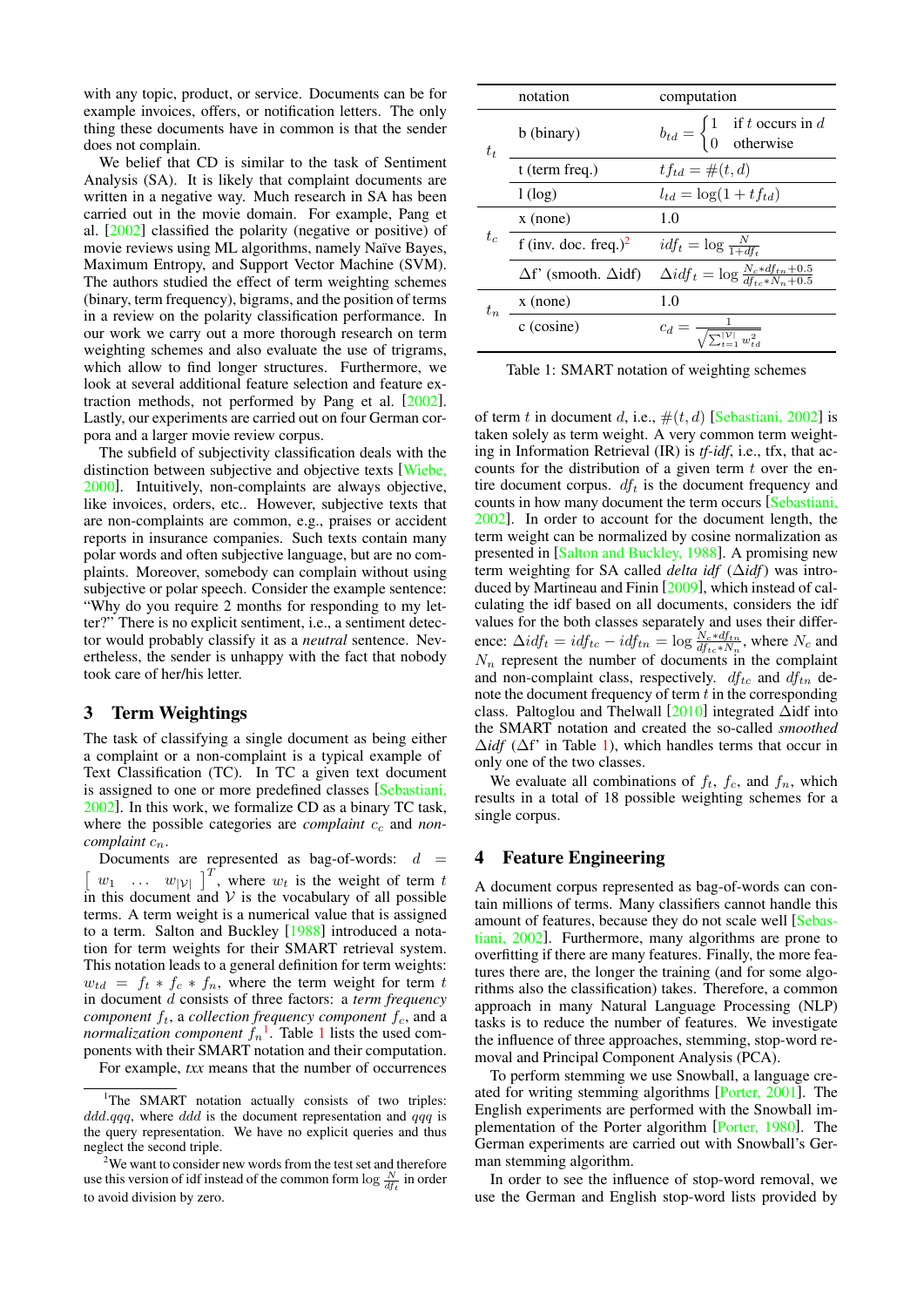| corpus      | compl. | non-compl. | no. of words |  |  |  |  |
|-------------|--------|------------|--------------|--|--|--|--|
| liability   | 55     | 170        | 6,039        |  |  |  |  |
| car         | 1,088  | 2,610      | 66,961       |  |  |  |  |
| damage 1    | 373    | 989        | 34,674       |  |  |  |  |
| damage 2    | 372    | 865        | 31,461       |  |  |  |  |
| <b>IMDb</b> | 1,000  | 1,000      | 38,911       |  |  |  |  |

<span id="page-2-1"></span>Table 2: Corpora statistics

the Snowball project. The English list contains 174 stopwords. The German list comprises 231 stop-words.

Another technique for reducing the number of features we investigate is PCA. It is an unsupervised technique that calculates a transformation  $T$  that transforms the high dimensional document term matrix M into a lower dimensional space  $M'$ :  $M' = TM$ . Since the number of dimensions  $m \ll |\mathcal{V}|$  the problem of high dimensionality is tackled.

Using only single words as features, as we have done so far, has a serious drawback. It neglects the position of terms and their context entirely. A common technique to incorporate the context of words are n-grams [\[Manning and](#page-3-8) [Schütze, 2000\]](#page-3-8). In the experiments we use bigrams ( $n = 2$ ) and trigrams ( $n = 3$ ).

## 5 Experiments

We performed all presented techniques on four German corpora and one English corpus. The four German cor-pora are real data from real customers<sup>[3](#page-2-0)</sup>. They were collected in four different German insurance company departments from daily incoming mail. The departments are liability insurance (*Liability*), car insurance (*Car*), and two different departments dealing with insurances against damage (*Damage 1* and *Damage 2*). The corpora consist of incoming paper letters or faxes. Each document ran through a typical image conversion pipeline with (i) digitizing the image, (ii) cleaning it in several preprocessing steps, and (iii) running an Optical Character Recognition (OCR) to retrieve machine readable text. The preprocessing of all digital text documents consists of lowercasing and tokenization. Every document was labeled as complaint or noncomplaint by an employee of the respective department. Table [2](#page-2-1) lists the number of complaints and non-complaints in the corpora after filtering out duplicates and documents that per se can never be a complaint, e.g., invoices. Additionally, the number of distinct words is shown. The distribution of text lengths is very similar for complaints and non-complaints.

In order to measure the difficulty of this the CD task we asked two outside parties to manually label 50 randomly chosen documents from the Car corpus (25 complaints, 25 non-complaints). Both persons were asked to label each document with either complaint or non-complaint according to their own understanding of a complaint. The two raters agreed in only 32/50 documents ( $\kappa = 0.28$ ), which shows the complexity of this problem and the need for *consistent guidelines*.

Since we assume that CD is similar to the field of SA, we use another corpus that is well-known in this domain. This corpus called *polarity dataset v2.0*, was introduced Pang and Lee [\[2004\]](#page-3-9). We refer to this document collection as *IMDb*, because it comprises 2000 movie reviews

that were automatically extracted from the Internet Movie Database (IMDb) and labeled as being positive or negative. The corpus statistics are listed in Table [2.](#page-2-1) For the sake of simplicity, we treat the positive class as complaint and the negative class as non-complaint, in order to have a consistent class naming.

For classification we use the SVM implemented in lib-SVM from Chang and Lin [\[2011\]](#page-3-10) with a linear kernel and default parameters. To obtain the SVM performance we perform 10-fold cross validation and average the final results to an overall performance. We measure precision, recall and  $F_1$  for the complaint class, since we want to focus on complaints.

#### 6 Results

There are three weighting schemes that produce the highest  $F_1$  on at least one of the corpora. Due to the large number of combinations we only report resuts for these three weighting schemes. The configurations are: *bxx, t*∆*f 'c*, and *bfc*. Table [3](#page-3-11) lists the precision, recall, and  $F_1$  results.

The term weighting bxx has achieved the best results on 3 out of 5 corpora with a difference of up to 10 % (Damage 1) to the second best weighting, although it is the most simple feature weighting. Bfc has a very positive effect on precision compared to bxx on all corpora. Thus, if the rate of False Positives (FPs) must be kept small, it is a better term weighting than a binary representation.

In our experiments, all combinations using the new ∆idf weighting have often led to lower results than bxx. Even the best combination t∆f'c has shown inferior performance.

Although there are some differences in the performances depending on the corpus, the differences in  $F_1$  performance have not been statistically significant for  $p = 0.05^4$  $p = 0.05^4$ . We conclude that there is no benefit computing complex weightings like ∆idf, because binary weights already achieve good results. Therefore, we use bxx as the baseline for further investigations.

All dimensionality results were achieved using the bxx weighting scheme. They are listed in Table [4.](#page-3-12)

Stemming and stop-word removal have led to improved performance on only one corpus each (stemming: Damage 2, stop-word: IMDb). On all other corpora, the performance has been inferior. However, the differences have not been statistically significant. We do not recommend either of the two techniques.

In an optimal case, PCA strongly reduces the number of required features and still maintains the same performance. We have chosen the number of principal components in order to keep 95 % of the data's variance. For Liability this is 164 principal components (reduction of features by 97.3 %), for Car 2,372 (96.5 %), for Damage 1 957 (97.2 %), for Damage 2 874 (97.2 %), and for IMDb 1,439 (96.3 %). This a dramatic decrease in dimensionality. As Table [4](#page-3-12) shows, performing PCA has not lowered the performance by much. The losses in  $F_1$  have not been significant. Thus, PCA is very well suited to reduce the feature space and therefore reduce noise.

Using bigrams has resulted in a better  $F_1$  performance on Car and IMDb. On the other corpora, the performance declined. Using trigrams could only improve the result on

<span id="page-2-0"></span><sup>&</sup>lt;sup>3</sup>Due to privacy reasons this data may not be published.

<span id="page-2-2"></span><sup>4</sup>We performed a Friedman test with Holm's test as post-hoc test, following Demsar [\[2006\]](#page-3-13).